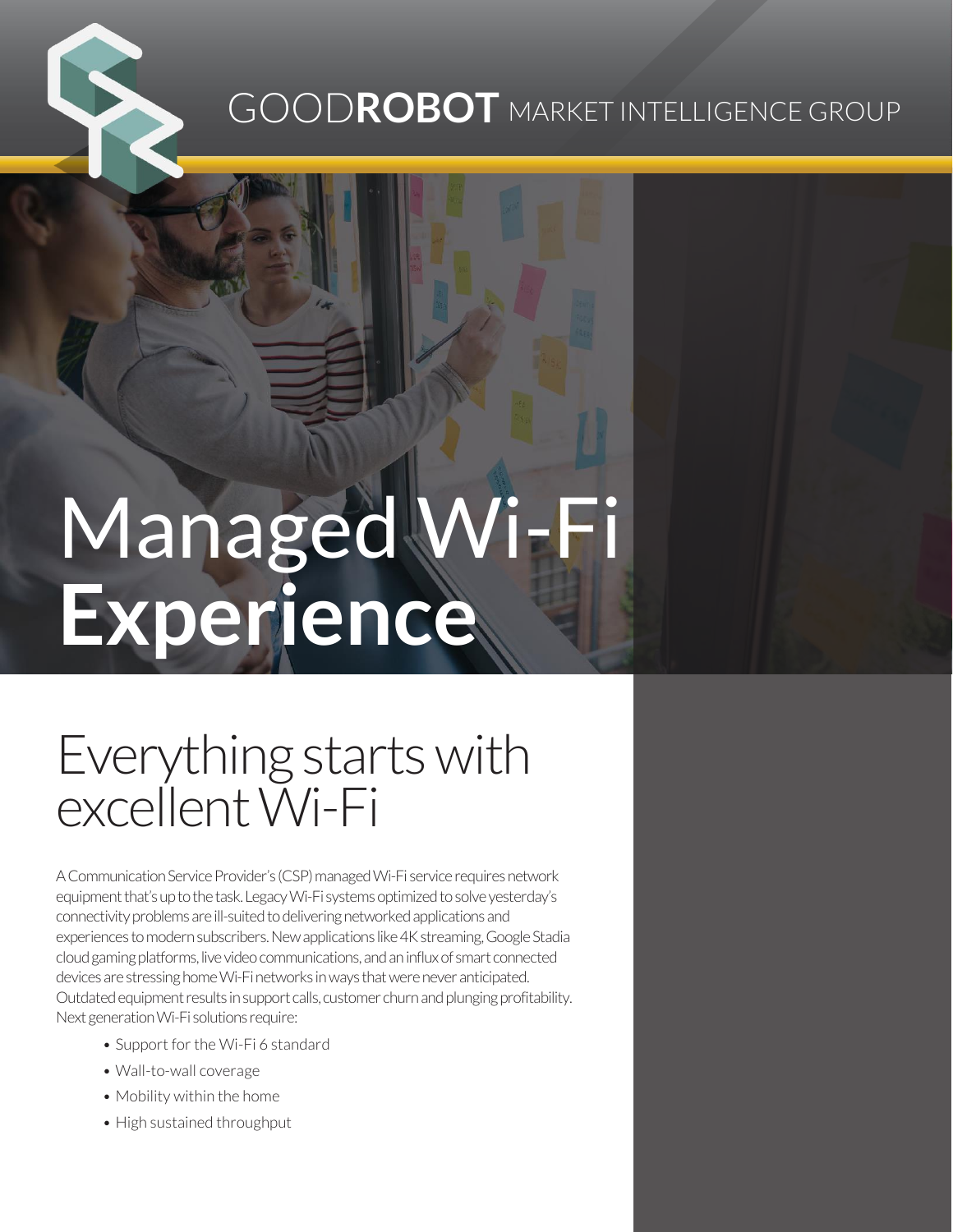#### The Wi-Fi 6 standard solves legacy Wi-Fi issues while improving performance

Today, there's no secret sauce for delivering a top-notch managed Wi-Fi experience. The answer lies in adopting the new Wi-Fi 6 standard. Stresses on modern connected homes are particularly acute because older generations of Wi-Fi are non-deterministic: home devices are essentially competing with each other for scarce bandwidth. While many vendors offer proprietary ways to address legacy Wi-Fi issues, the evolution of the Wi-Fi standard itself puts many of those older concerns to rest.

The latest generation of Wi-Fi technology, 802.11ax or 'Wi-Fi 6', is a radical departure from Wi-Fi 5. It introduces deterministic Wi-Fi connections and managed quality of service (QoS) for the first time. Think of it this way: With Wi-Fi 5, competing Wi-Fi devices all shout for attention, jostling to be next in line on a narrow digital highway. Wi-Fi 6 introduces OFDMA - essentially a traffic cop, orderly directing Wi- Fi clients through a much larger dynamic multi-lane highway whose lanes respond instantly to "vehicles" on the road. Wi-Fi 6 is not only future proof, but it's supported by the latest handsets, has a higher top speed (30-40% faster), lowers latency (by 75%), and excels at handling large numbers of clients.

#### Whole home Wi-Fi is no longer optional

When a CSP sells a managed Wi-Fi experience, they assume full responsibility for Wi-Fi performance and quality of service that ensures wireless connectivity extends to every corner of the home. Subscribers care about results and regardless of the application they are using, Wi-Fi = Internet. That means CSPs must prepare for all the typical variations and challenges within a home: whether it's masonry walls, reflective metal cabinets, noisy microwave ovens, or a lessthan-ideal access point location. That's where the right equipment can really make a difference: a large number of antennas, beamforming capabilities, ample processing power, modern Wi-Fi features like OFDMA, or the availability of an easily deployed mesh Wi-Fi satellite access point.

#### Mobility within the home

Wall to wall coverage assumes in-home mobility as a given. While some connected devices are fixed, most aren't. Subscribers take it for granted that they can nomadically roam throughout the home while enjoying a rock-solid Wi-Fi connection: whether it's walking between rooms during a FaceTime session or streaming a movie on a tablet while they make popcorn. Wireless network connections need to offer sustained throughput without any interruption, even when handoffs occur.

#### High sustained throughput

4k streaming, live video sessions, and internet gaming have demanding connectivity requirements: high sustained throughput, low packet loss, and low latency connections. Meeting those needs requires both a quality connection to the home, as well as Wi-Fi hardware that's capable of saturating it. A 1-Gig connection to the home makes little sense if an underpowered Wi-Fi router can't deliver more than 100 Mbps in practice or handle the number of simultaneous streaming connections that the subscriber requires.